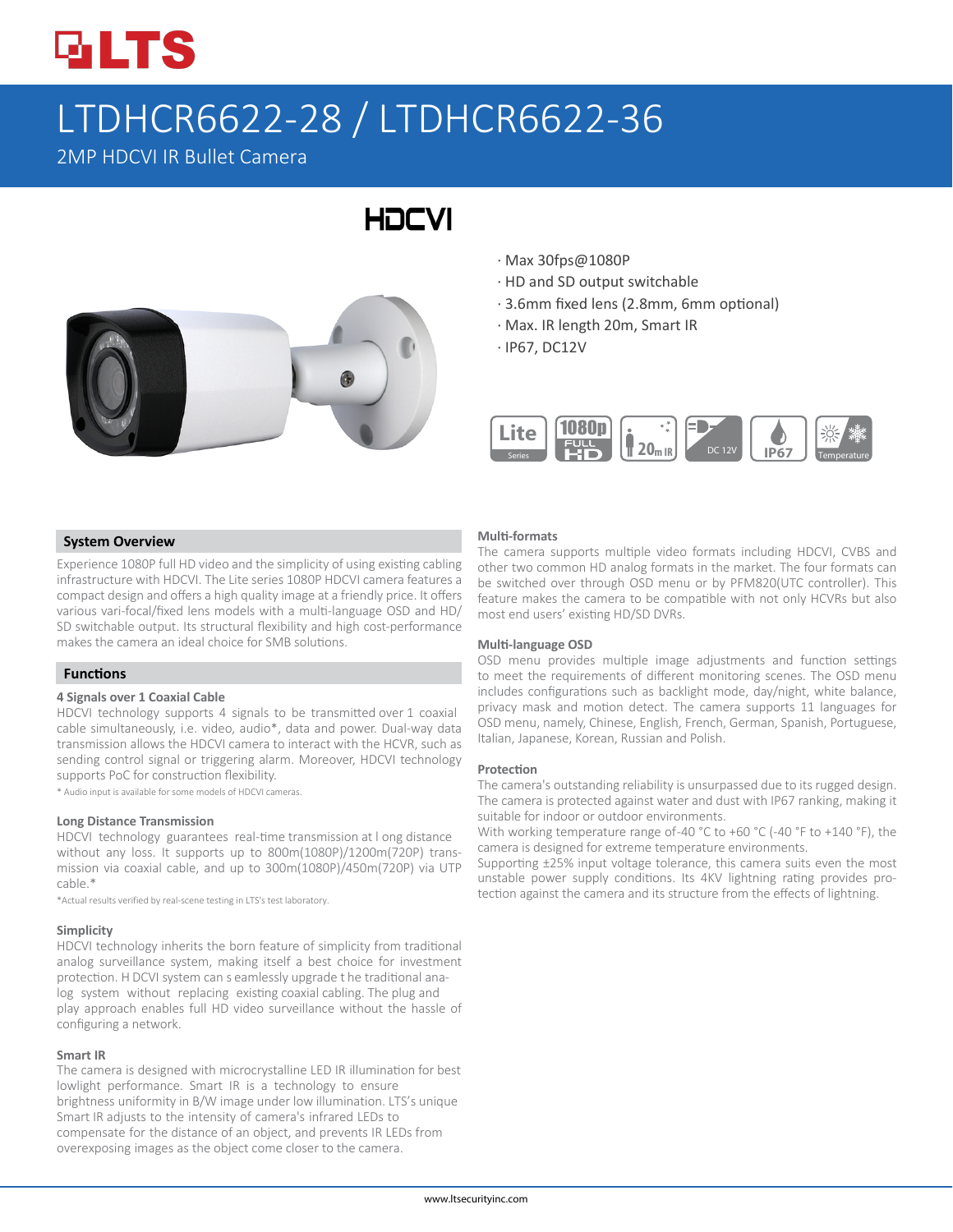# **Technical Specification**

| ame<br>Я<br>г |
|---------------|
|---------------|

| <b>Image Sensor</b>             | 1/2.7" CMOS                                      |
|---------------------------------|--------------------------------------------------|
| <b>Effective Pixels</b>         | 1920(H)×1080(V), 2MP                             |
| <b>Scanning System</b>          | Progressive                                      |
| <b>Electronic Shutter Speed</b> | NTSC: 1/30~1/100000s                             |
| Minimum Illumination            | 0.02Lux/F1.85, 30IRE, OLux IR on                 |
| S/N Ratio                       | More than 65dB                                   |
| <b>IR Distance</b>              | Up to 20m (66feet)                               |
| IR On/Off Control               | Auto / Manual                                    |
| <b>IR LEDS</b>                  | 12                                               |
| lens                            |                                                  |
| Lens Type                       | Fixed lens / Fixed iris                          |
| Mount Type                      | Board-in                                         |
| Focal Length                    | 3.6mm (2.8mm, 6mm Optional)                      |
| Max Aperture                    | F1.85                                            |
| Angle of View                   | H: 89.9° (103°, 54.7°)                           |
| <b>Focus Control</b>            | N/A                                              |
| <b>Close Focus Distance</b>     | 600mm (900mm, 2000mm)<br>23.62" (35.43", 78.74") |

# DORI Distance

Note: The DORI distance is a "general proximity" of distance which makes it easy to pinpoint the right camera for your needs. The DORI distance is calculated based on sensor specification and lab test result according to EN 62676-4 which defines the criteria for Detect, Observe, Recognize and Identify respectively.

|           | <b>DORI</b><br>Definition | <b>Distance</b>                                                |
|-----------|---------------------------|----------------------------------------------------------------|
| Detect    | 25px/m<br>(8px/ft)        | $2.8$ mm: $42m(139ft)$<br>3.6mm: 53m(175ft)<br>6mm: 80m(262ft) |
| Observe   | 63px/m<br>(19px/ft)       | 2.8mm: 17m(55ft)<br>3.6mm: 21m(70ft)<br>6mm: 32m(105ft)        |
| Recognize | 125px/m<br>(38px/ft)      | 2.8mm: 9m(28ft)<br>3.6mm: 11m(35ft)<br>6mm: 16m(52ft)          |
| Identify  | 250ppm<br>(76px/ft)       | $2.8$ mm: $4m(14ft)$<br>3.6mm: 5m(17ft)<br>6mm: 8m(26ft)       |

# Pan / Tilt / Rotation

| Pan/Tilt/Rotation | $Pan: 0^{\circ} \approx 360^{\circ}$<br>Tilt: $0^{\circ} \approx 90^{\circ}$<br>Rotation: $0^\circ \approx 360^\circ$ |
|-------------------|-----------------------------------------------------------------------------------------------------------------------|
| Video             |                                                                                                                       |
| Resolution        | 1080P (1920×1080)                                                                                                     |
| Frame Rate        | 25/30fps@1080P, 25/30/50/60fps@720P                                                                                   |
| Video Output      | 1-channel BNC high definition video output / CVBS<br>video output (Can switch)                                        |

| Day/Night                                 | Auto (ICR) / Manual                                                                                                               |
|-------------------------------------------|-----------------------------------------------------------------------------------------------------------------------------------|
| <b>OSD Menu</b>                           | Multi-language                                                                                                                    |
| <b>BLC Mode</b>                           | BLC / HLC / DWDR                                                                                                                  |
| <b>WDR</b>                                | <b>DWDR</b>                                                                                                                       |
| Gain Control                              | AGC                                                                                                                               |
| Noise Reduction                           | 2D                                                                                                                                |
| <b>White Balance</b>                      | Auto / Manual                                                                                                                     |
| Smart IR                                  | Auto / Manual                                                                                                                     |
| Certifications                            |                                                                                                                                   |
| Certifications                            | CE (EN55032, EN55024, EN50130-4)<br>FCC (CFR 47 FCC Part 15 subpartB, ANSI C63.4-2014)<br>UL (UL60950-1+CAN/CSA C22.2 No.60950-1) |
| Interface                                 |                                                                                                                                   |
| Audio Interface                           | N/A                                                                                                                               |
| Eelectrical                               |                                                                                                                                   |
| Power Supply                              | 12V DC +25%                                                                                                                       |
| Power Consumption                         | Max 3.2W (12V DC, IR on)                                                                                                          |
| Environmental                             |                                                                                                                                   |
| <b>Operating Conditions</b>               | -40°C ~ +60°C (-40°F ~ +140°F) / Less than 90% RH<br>* Start up should be done at above-40°C (-40°F)                              |
| <b>Storage Conditions</b>                 | -40°C ~ +60°C (-40°F ~ +140°F) / Less than 90% RH                                                                                 |
| Ingress Protection & Vandal<br>Resistance | <b>IP67</b>                                                                                                                       |
| Construction                              |                                                                                                                                   |
| Casing                                    | Aluminium                                                                                                                         |
| <b>Dimensions</b>                         | 156.3mm×70mm×70mm (6.15"×2.76"×2.76")                                                                                             |
| Net Weight                                | 0.30kg (0.66lb)                                                                                                                   |
| <b>Gross Weight</b>                       | 0.39kg (0.86lb)                                                                                                                   |